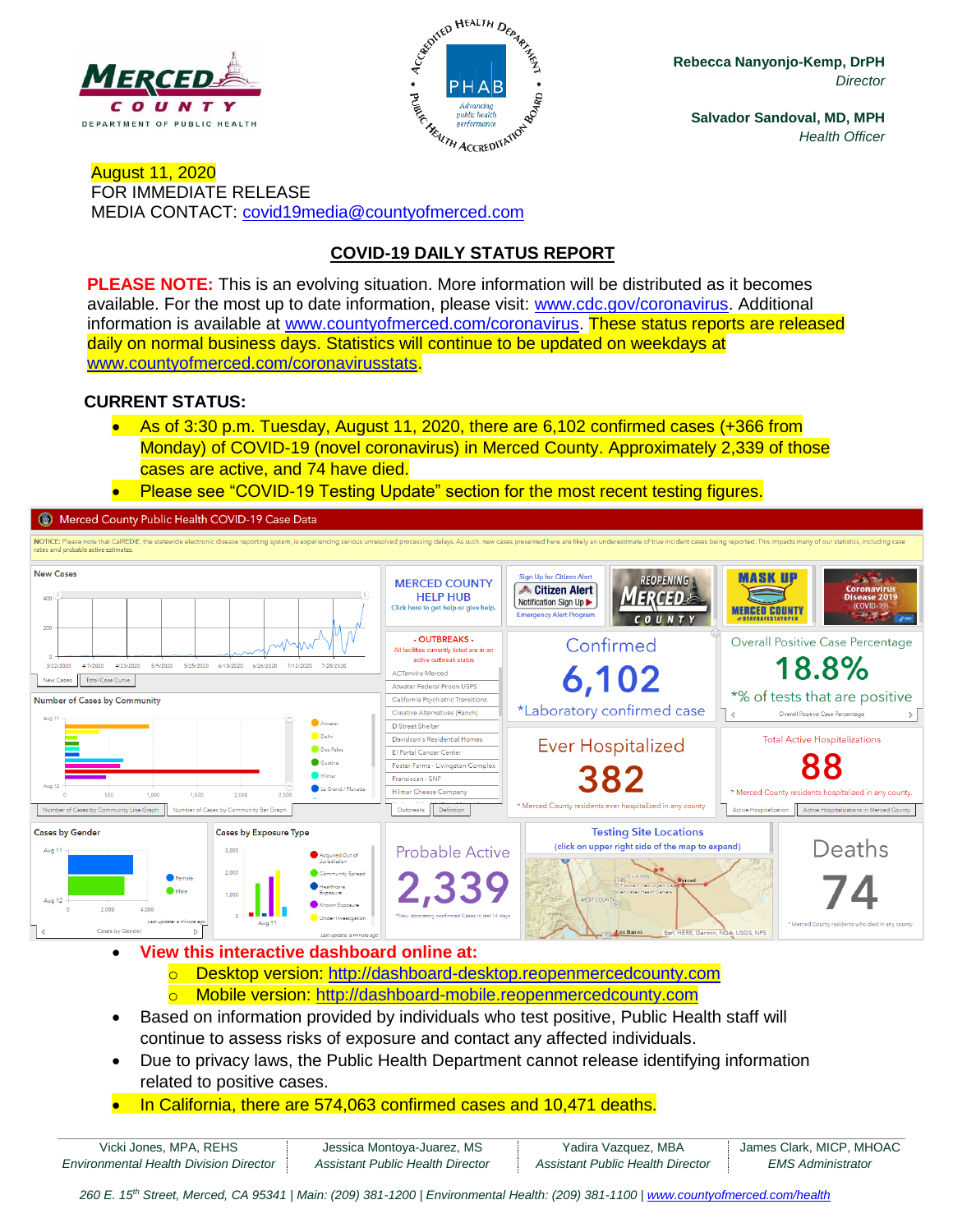### **RECENT ACTIVITIES & UPDATES:**

- Merced County Public Health continues to coordinate with federal, state and local partners to further prepare us for future impacts. This includes working with the California Department of Public Health and the Centers for Disease Control and Prevention to monitor COVID-19.
- State officials have confirmed that issues with its electronic laboratory reporting system have resulted in an underreporting of positive cases recently: https://update.covid19.ca.gov/. Due to these delays in State reporting, there is currently a lag in positive case information being sent back to California counties. For this reason, the positive case count and overall positive case percentage information on the County dashboard may be affected at this time. Data is being updated as quickly as possible.
- This week, the Merced County Department of Public Health led a series of meetings with the State's COVID-19 Response Unified Support Team. The Public Health Department was joined by other County agencies, partnering agencies, and community partners. The discussions focused on healthcare delivery, testing, contact tracing, enforcement, public outreach, education, and other priority areas as we collaboratively work to drive down our COVID-19 numbers. As it has from the onset of this pandemic, the Public Health Department will continue to refine and develop its protocols and procedures in partnership with the State to reduce future impacts of COVID-19.
- Today, the Merced County Department of Public Health confirmed four additional deaths related to COVID-19:
	- o Gender:
		- Female: 1
		- Male: 3
	- o Age:
		- $\blacksquare$  35-49: 0
		- $\blacksquare$  50-64:1
		- $-65+3$
	- o Underlying Health Conditions:
		- Yes: 2
		- No: 0
		- Unknown: 2
- Merced County is on the State monitoring list due to rapidly increasing disease transmission, increased hospitalizations, and a rise in the percentage of individuals testing positive for COVID-19, indicating increased circulation throughout the community. Further details can be found at: [https://www.cdph.ca.gov/Programs/CID/DCDC/Pages/COVID-](https://www.cdph.ca.gov/Programs/CID/DCDC/Pages/COVID-19/CountyMonitoringDataStep2.aspx)[19/CountyMonitoringDataStep2.aspx](https://www.cdph.ca.gov/Programs/CID/DCDC/Pages/COVID-19/CountyMonitoringDataStep2.aspx)
- In an effort to slow the spread of COVID-19 by preventing large group gatherings, the County's regional parks (Lake Yosemite, Hagaman Park and Henderson Park) will be closed on Saturdays and Sundays until further notice. The parks will remain open on weekdays, but physical distancing must be adhered to and large group gatherings will continue to be prohibited.
- The Merced County Office of Emergency Services and Merced County Department of Public Health proclaimed a local and public health emergency March 13 in order to help address the outbreak. The Board of Supervisors ratified those actions during a March 16 special meeting.
- On March 19, Governor Gavin Newsom announced Executive Order N-33-20, asking California residents to stay at home. On March 20, Merced County's Health Officer also issued an Order directing County residents to remain in their places of residence except to perform or receive essential services.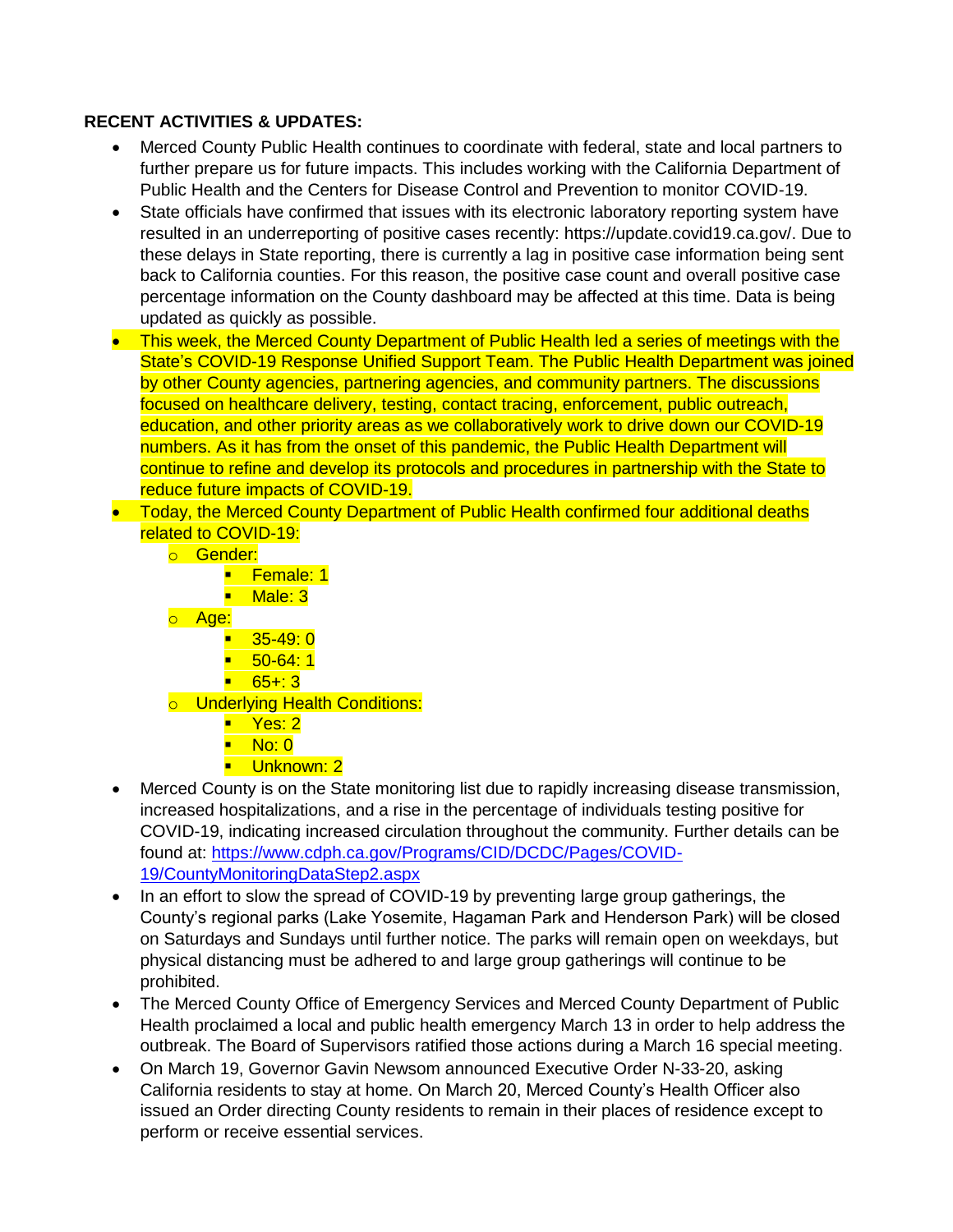• The Merced County Public Health Department Operations Center was activated Jan. 27, 2020 (198 days) in order to prepare for COVID-19 in and around our community. The Merced County Emergency Operations Center and Human Services Agency Department Operations Center are also currently active.

### **COVID-19 TESTING UPDATE:**

• As of Aug. 11, a total of 31,943 tests have been performed in Merced County: 6,102 of those tests are confirmed as positive cases. These figures include testing through both the commercial and public health lab systems.

| <b>Testing Site</b>                                  | <b>Location</b>                                | <b>Registration</b>                                      |
|------------------------------------------------------|------------------------------------------------|----------------------------------------------------------|
| Golden Valley<br><b>Health Centers</b>               | 645 Seventh St, Los Banos                      | 1-866-682-4842<br>www.gvhc.org                           |
| Golden Valley<br><b>Health Centers</b>               | 857 W. Childs Ave., Merced                     | 1-866-682-4842<br>www.gyhc.org                           |
| <b>OptumServ Site</b>                                | 900 Martin Luther King Jr. Dr,<br>Merced       | 1-888-634-1123 or online at<br>www.lhi.care/covidtesting |
| CVS - Merced                                         | 1970 Yosemite Pkwy, Merced                     | https://bit.ly/3e9kaS4                                   |
| CVS - Atwater                                        | 1651 Bellevue Rd, Atwater                      | https://bit.ly/3e9kaS4                                   |
| <b>Fountain View</b><br><b>Urgent Care</b>           | 374 W. Olive Ave. # A, Merced                  | 209-384-5766                                             |
| <b>Castle Family</b><br><b>Health Urgent</b><br>Care | 3605 Hospital Rd, Atwater                      | 209-381-2000                                             |
| San Joaquin<br>Drug                                  | 9215 E, CA-140, Planada                        | 209-382-1291                                             |
| Verily - Los<br><b>Banos</b>                         | Los Banos Fairgrounds: 403 F<br>St., Los Banos | www.projectbaseline.com/COVID19                          |

- Within the public health system, every person who has met CDC criteria for severe disease within Merced County has been tested.
- Public Health is actively identifying other methods to enhance testing capability for providers throughout the community and increase testing county-wide. We will continue to be notified should positive tests come through either system (public health or commercial).

#### **COVID-19 SYMPTOMS AND PRECAUTIONS:**

• Coronavirus symptoms include: mild to severe respiratory illness, fever, cough, difficulty breathing, chills, repeated shaking with chills, muscle pain, headache, sore throat, and loss of taste or smell. If symptoms develop, individuals should stay at home to limit exposure to others.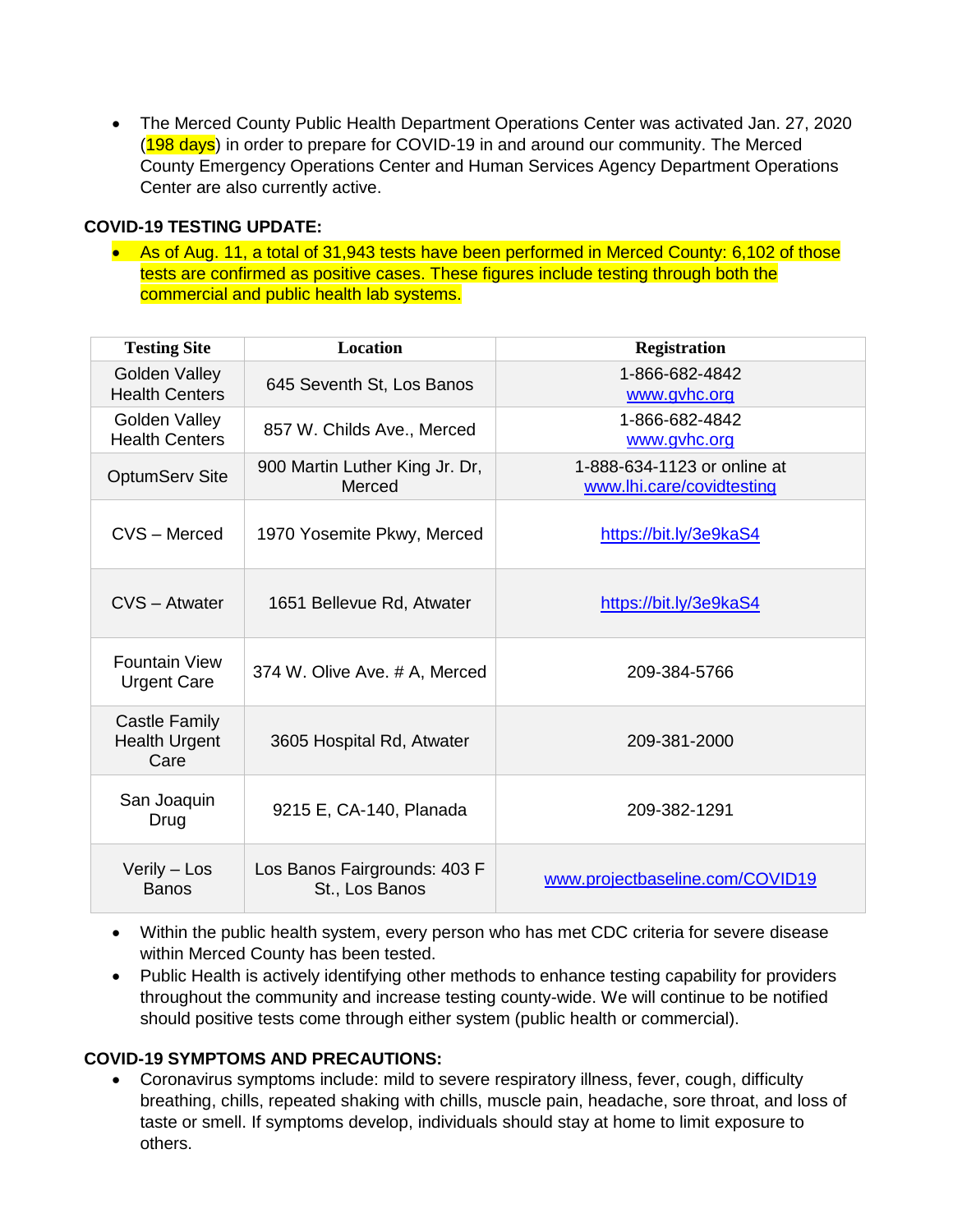- Anyone who has had contact with a person with possible COVID-19 infection and has the above symptoms should call his/her local health department/health care provider immediately.
- Do not go to your provider's office without calling ahead. Do not call 911 for suspected COVID-19 unless you are having a medical emergency.
- During the flu season, there are steps you can take to protect your health and the health of those around you:
	- o Wash your hands regularly with soap and water for 20 seconds.
	- o Avoid touching your eyes, nose, or mouth with unwashed hands.
	- o Avoid close contact with people who are sick.
	- o Stay away from work, school or other people if you become sick with respiratory symptoms such as fever and cough.
	- o Cover sneezes or coughs with a tissue, then throw the tissue in the trash.
	- o Wear a face covering when in public.

# **ADDITIONAL RESOURCES:**

- **Sign up for COVID-19 alerts: [www.countyofmerced.com/coronavirus](http://www.countyofmerced.com/coronavirus)**
- Merced County Public Health COVID-19 **Information Webpage**: o [www.countyofmerced.com/coronavirus](http://www.countyofmerced.com/coronavirus)
- Merced County Public Health **Information Line**:
	- o 209-381-1180 (English, Spanish, and Hmong. Live reps. available 8 a.m. to 5 p.m.)
- **Email** COVID-19-specific questions to Merced County Public Health:
	- o COVID19@countyofmerced.com.
- Updated **CDC Information**:
	- o <https://www.cdc.gov/coronavirus/2019-ncov/whats-new-all.html>
- CDC **Resources for Households**:
	- o <https://www.cdc.gov/coronavirus/2019-ncov/community/home/index.html>
- How to **talk to your kids** about the coronavirus:
	- o <https://www.pbs.org/parents/thrive/how-to-talk-to-your-kids-about-coronavirus>
- Guidance for **Businesses and Employers**:
	- o <https://bit.ly/2IH2G2u>
	- o [www.covid19.ca.gov](http://www.covid19.ca.gov/)
- Report **Price Gouging**:
	- o <http://www.countyofmerced.com/3381/Price-Gouging>
- Report **Consumer Fraud**:
	- o [www.countyofmerced.com/2322/Consumer-Fraud](http://www.countyofmerced.com/2322/Consumer-Fraud)
	- Report **non-essential business activity** and large group gatherings that violate the Stay-at-Home Order:
		- $\circ$  Hotline: 209-381-1100 (8 a.m. to 5 p.m. Monday-Friday)
		- o Email: [COVIDcomplaint@countyofmerced.com](mailto:COVIDcomplaint@countyofmerced.com)
- **Free Virtual Care** options through Dignity Health for those with COVID-19 symptoms:
	- o Patients can receive a free Virtual Care Anywhere visit if they are experiencing COVID-19 symptoms. Symptoms can include fever, cough, or shortness of breath.
	- o To access a free virtual urgent care visit, visit
	- [www.dignityhealth.org/virtualcareanywhere,](http://www.dignityhealth.org/virtualcareanywhere) download the Virtual Care Anywhere app in the Apple App Store or Google Play Store, or call 855-356-8053 and use the coupon code COVID19.
- **Get Help/Give Help**:
	- o [www.gethelpgivehelpmerced.com](http://www.gethelpgivehelpmerced.com/)
- **Donations**—help community members impacted by COVID-19: